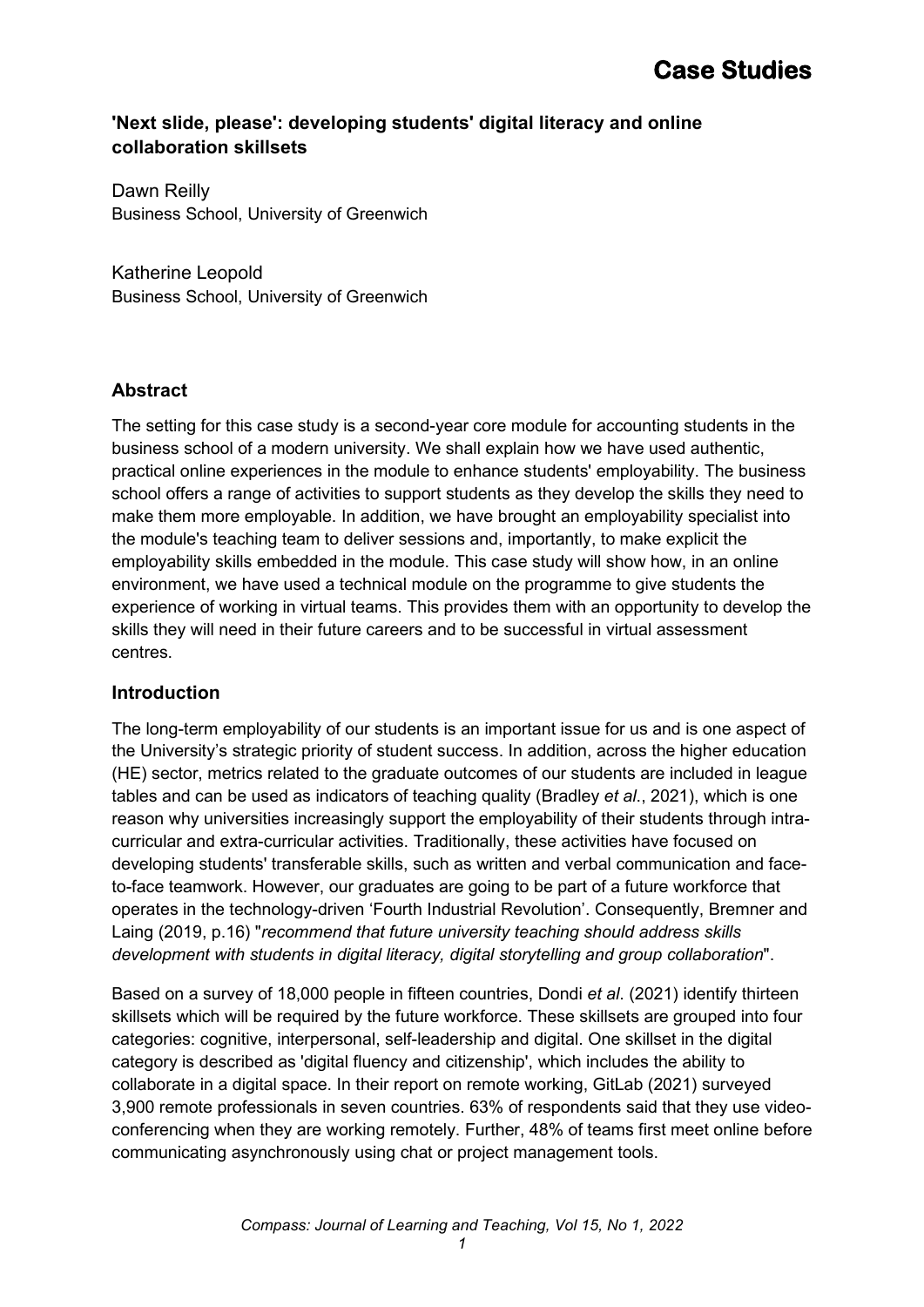# **Case Studies**

It is easy to assume that our students are already digitally literate, as part of 'Generation  $Z'$  – proficient consumers of digital content. However, digital literacy includes the ability to communicate, work as part of a team and collaborate, all in the online environment (Blau *et al*., 2020). On the basis of a content analysis of academic articles and policy documents, Suarta and Suwintana (2021) suggest that digital business communication and digital business teamwork skills are part of the generic skillset which will be needed by the future workforce to support digital business. Therefore, Khuraisah *et al*. (2020) note that, from the perspective of employers, it is vital for employees to have effective online communication and online collaboration skills.

So far, this introduction has focused on that aspect of employability which is about whether our graduates will be successful in their future employment. However, as Tymon (2013) notes, employability is a multi-dimensional concept. Specifically, it also includes the ability of our students to gain employment. In a United Kingdom (UK) survey of 258 undergraduate psychology students, Bradley *et al*. (2021) found that less than half of students attended the careers events offered by their university. They note the competing demands on students' time, including academic work, social (including family) commitments and paid work. These can make engagement with employability services outside scheduled class times difficult for some students, particularly those who arguably would benefit the most. However, Sarkaret (2020) observes that students are more inclined to engage with an activity if it is linked to an assessment. This suggests that an important component of fully inclusive employability support includes employability skills' development within assessed modules. This should complement rather than replace the extra-curricular activities provided by an institution, enabling more students to achieve their ambitions.

Our second-year students consider whether to apply for a placement. The benefits of a placement year for students potentially include better academic performance in the final year, the increased probability of getting a job after graduation and higher pay (Bradley *et al*., *op. cit*.). Assessment centres are an established part of placement recruitment schemes and we have seen these centres move online during the COVID-19 pandemic. Employers are now exploring a permanent move to virtual assessment centres, which are often more cost- and time-effective and enable access to a larger geographical spread of potential early career talent. It is therefore important to prepare as many students as possible for this type of digital recruitment activity. The need to increase every student's confidence in making applications for placement and, later, graduate jobs in an increasingly online environment has informed our module design. To achieve this boost in confidence, it is important that we make explicit to students the links to employability and explain how the activities they undertake on the module are preparing them for both virtual assessment centres and the future workforce.

## **Case study**

#### *Contemporary professional practice in an online environment*

The case study discusses a second-year core module for accounting students, whose degree has a focus on information systems. The module comprises a financial analysis of companies and two assessments: a group presentation and then an individual report. In the module, we make explicit the link between the academic tasks and professional skills. 2020- 2021 was the third year of embedding employability into the module, a process supported by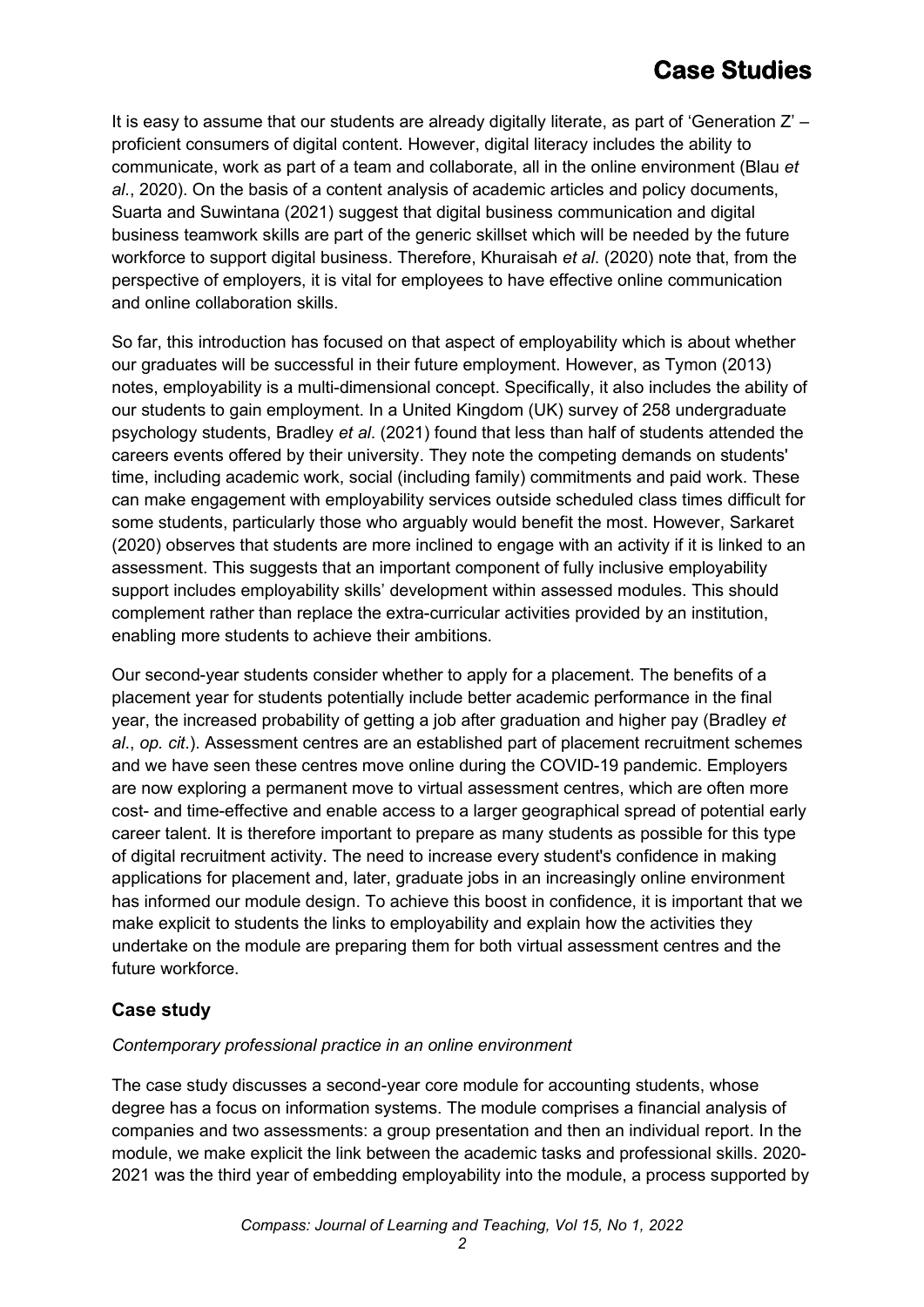an employability specialist to maintain a focus on contemporary professional practice. In 2020-21, we used the enforced pivot to online delivery to enhance the development of contemporary team and communication skills, recognising that the changes to workplaces necessitated by the pandemic are probably going to be long-lasting, with remote meetings one of the most likely contenders for long-term adoption (Lund *et al*., 2021).

#### *Working in virtual teams*

The module is delivered over the spring term in twelve two-hour workshops. In 2020-21, the pandemic prevented us from running those workshops on campus and we delivered the module entirely online over Microsoft Teams, with forty-seven students split into two classes. Week 1 was an introduction to the module, incorporating the formation of the groups that students would work in throughout the module to, for example, create and deliver online group presentations. Teamwork is regularly identified as a key skill needed in the workplace (Jones, 2014) and the employability specialist focused on this during her first session in Week 2. This, an interactive session, had previously engaged students in a team-building exercise using Lego (Leopold and Reilly, 2020). In 2020-21, we needed to find a way to replicate the hands-on experience in a remote setting, while recognising the variability of students' access to digital resources. Our solution was to have the students – in virtual teams in Microsoft Teams breakout rooms – discuss an online problem based on an assessment centre exercise.

Having introduced the task to the whole class, the employability specialist asked students to go into their breakout rooms. The specialist circulated around the groups to check that everyone understood the task, was engaged and could navigate the technology. One student from each group then presented to the rest of the class by talking through a shared, co-created document. This provided a non-threatening introduction to presenting live on Microsoft Teams and introduced technical key skills, including screen-sharing and working in online collaborative spaces. It is interesting to note that for many of the students this was the first time that they had used functions such as screensharing and co-creation of documents, suggesting that the gap between being consumers of digital content and confident authors of content had not previously been addressed, despite a term of studying other modules in blended environments before the module began.

#### *Delivering online presentations*

The second session, led by the specialist during Week 3, was on delivering a good presentation. Previously, students had worked in groups to present in the classroom, using a story that they had constructed with non-culturally specific pictures (Leopold and Reilly, 2020). In the new setting online, students continued to create group presentations based on similar pictures, but developed their presentations in virtual groups and then presented them via Microsoft Teams. This time, all team members spoke: a valuable learning opportunity for them each to experience the benefits and limitations of using Microsoft Teams as presenters rather than as audience, as well as a useful reinforcement of the teamwork messages, for the students worked together to navigate any technology-related problems and support each other.

The teaching team is strongly committed to providing formative feedback, one aspect of which is the observation of mock presentations in the workshop the week before the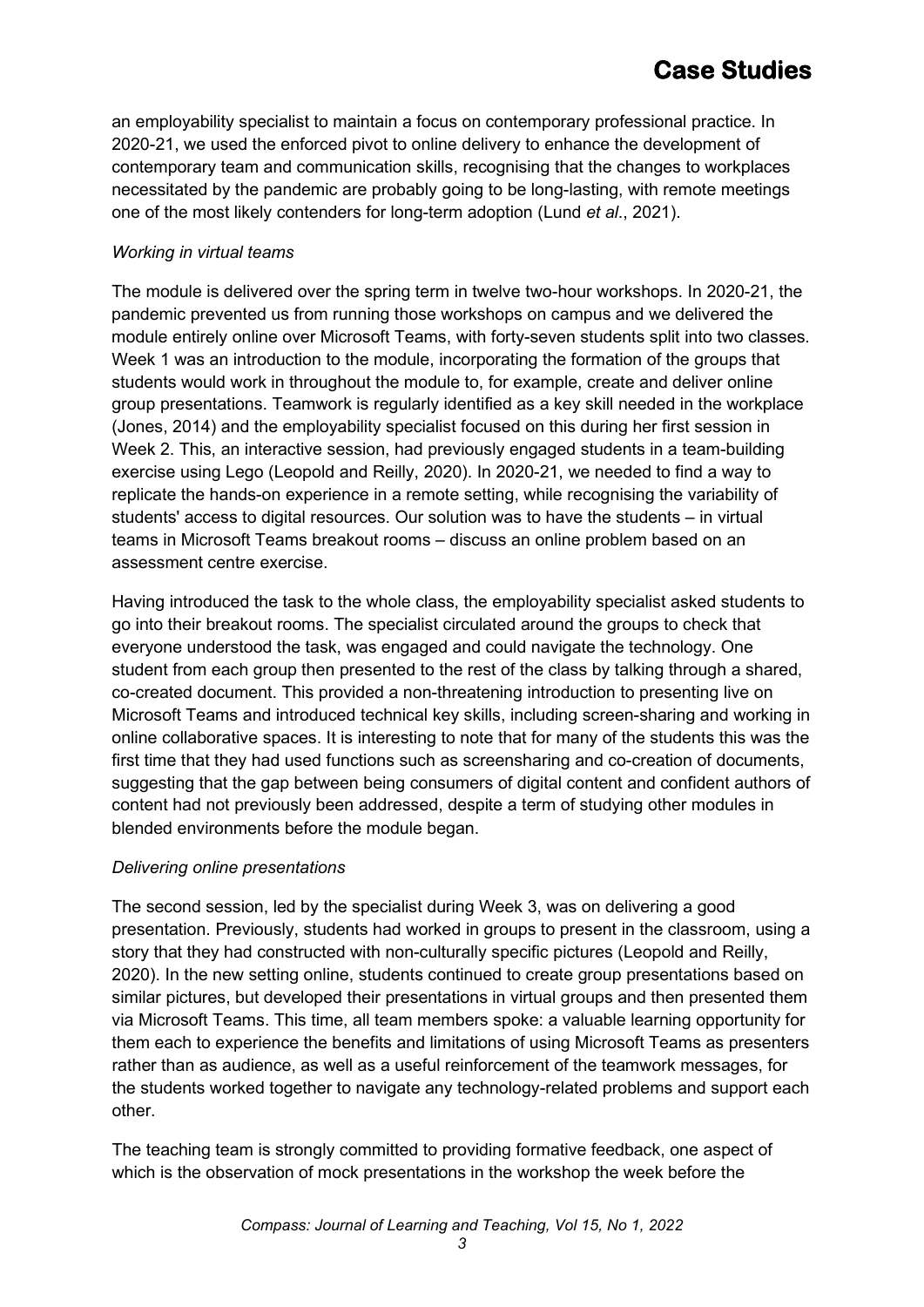# **Case Studies**

summative assessment. The feedback from the employability specialist, who observed the mock presentations in the breakout rooms, was not about the technical content but about the slides' design, the presentation's delivery (including the way the slides were screen-shared) and communication. In the whole-class plenary at the end of the mock presentation workshop, the specialist discussed the application of the exercise to what might be encountered in a virtual assessment centre and the module leader delivered formative feedback on the technical content of the presentations.

## **Discussion**

To enhance the graduate outcomes of our students, the business school provides employability support, including regular employability-related events and workshops. However, some students do not engage with activities that they see as extra-curricular (Tymon, 2013). In this case study, we have shown how employability can be embedded in a technical module to support all students in developing their transferable skills. We have explained that bringing an employability specialist into the team has enabled us to emphasise the transferable skills that the module facilitates, thereby developing students' confidence in their capabilities. The employability specialist emphasises the contemporary nature and use of the skills, drawing on other students' current and past experiences on work placements, and employer engagement with the business school. This ensures that academic teamwork is seen as an experiential learning opportunity rather than a purely academic exercise, reflecting the need to match theoretical knowledge with practical workplace skills. Reference is made to the team activities which students may encounter in a virtual assessment centre and some of the things that an assessor would be looking for. In the session on presentations, the specialist points forward to the group presentation on the module and explains how online presentations are increasingly used in recruitment processes and business.

If our students are to gain the jobs they aspire to upon graduation, they must be ready to perform well in assessment centres, which an increasing number of employers intends to remain virtual. Our students will have to interact with people who are not in the room with them and such interaction may include collaborating to create presentations virtually with people whom they do not know. It is thus important to embed these activities in the curriculum and make this embedding explicit to students (Wood, 2020). The specialist therefore explained the links to employability, including online assessment centres. In terms of the module's technical content, the activities were also designed to prepare students to work in virtual groups to create and deliver an assessed online presentation. The module leader explained this purpose of the activities. Engagement with both the assessment centre teamwork exercise and the storytelling online presentation was good: students approached both activities positively and the level of engagement from all team members (observed by the specialist as she dropped in on the virtual group preparations for both activities) suggests that students enjoyed these activities. After the group presentation, the second assessment on the module was an individual report. The final section in the report was a self-reflection on the knowledge and skills learned. In their reflections, several students commented on the benefits of having the opportunity to present over Teams for the first time, develop communication skills in an online environment and work as a virtual team.

Compared to a similar-sized cohort the previous year, the number of this group's students who have secured placements has tripled. 21% of the 2020-21 module cohort are on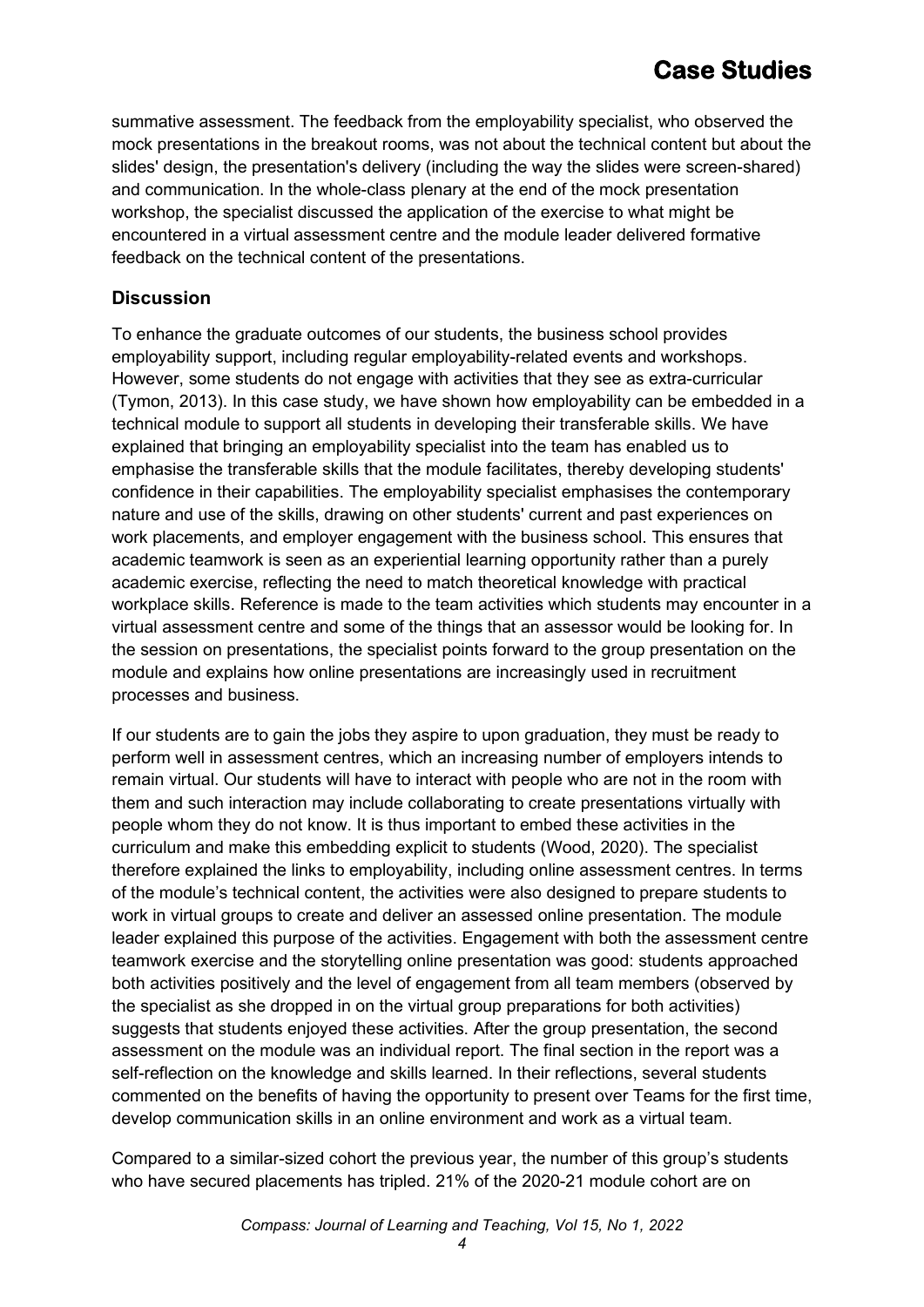placement in 2021-22, compared to only 7% of the 2019-20 module cohort who were on placement in 2020-21. Of course, we cannot claim that the module is solely responsible for this outcome. Our practice on the module is just one part of a multi-faceted approach to employability support for our students which starts on day one of year one and includes both intra-curricular and extra-curricular elements delivered in the department and outside. However, the module has played its part in achieving this outcome.

Our practice on the module can be adopted for any module where students work in virtual groups to complete a presentation or other group project on any subject. The module group in this study is fairly small, with fewer than fifty students, but our approach could be rolled out to a larger group. Although developing digital skills, the module actually involves a straightforward use of Microsoft Teams and so staff and students need no advanced information technology skills. However, it is important that the relevance of the two 'employability activities' to assessment centres and the future workplace are made explicit to students in order to build their confidence with regard to making placement or job applications, both of which may require participation in virtual assessment centres.

## **Conclusion**

Employability can be made explicit in a technical module, especially if one of the module team has experience in recruitment. We can extend the impact of the learning experience beyond the module into the development of future workforce skills. Additionally, the ability to come across well in a virtual assessment centre is essential, but students not used to being live on screen may often find such a virtual context daunting. By bringing an employability specialist into a timetabled module, we are enhancing our employability provision for those students who cannot always find the time to engage with extra-curricular events provided by our employability services. This is an important aspect of inclusivity, as we try to support all students toward success in virtual assessment centres and their future careers. As academics, we are now familiar with delivering sessions on Teams or Zoom and our students are used to watching us. However, that does not mean they are confident in delivering virtual presentations or collaborating in digital spaces and so we need to give them opportunities to practise. Students default to the platforms with which they are most familiar: for example, WhatsApp, for teamwork communication. As we extend their digital capabilities, we prepare students for the online recruitment activities they will encounter and we enhance their effectiveness in their graduate careers.

## **Reference list**

Blau, I., Shamir-Inbal, T. and Avdiel, O. (2020) 'How does the pedagogical design of a technology-enhanced collaborative academic course promote digital literacies, selfregulation, and perceived learning of students?' *The Internet and Higher Education*, 45(0), 1- 11. Available at:<https://doi.org/10.1016/j.iheduc.2019.100722> (Accessed: 12 January 2022).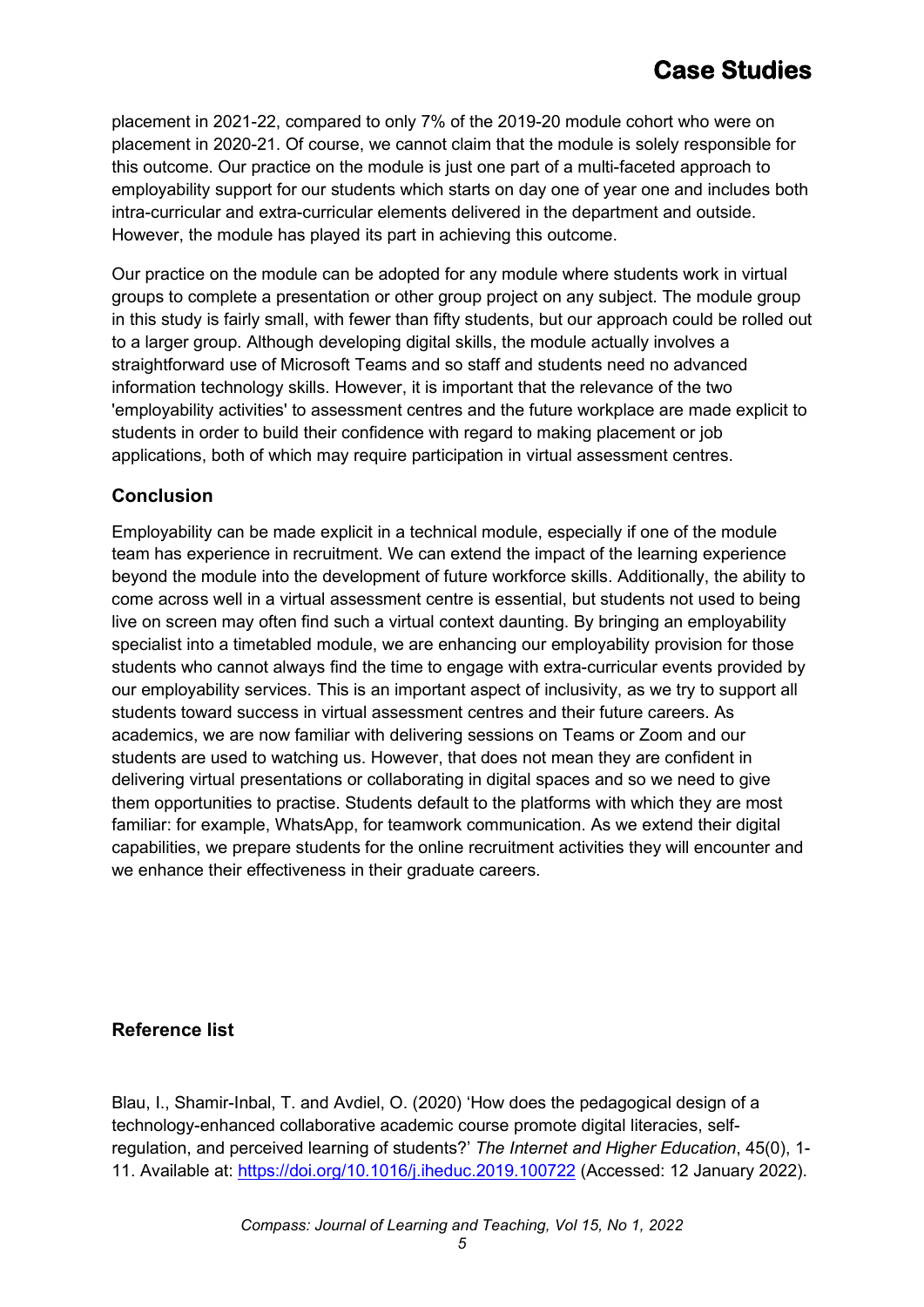Bradley, A., Quigley, M. and Bailey, K. (2021) 'How well are students engaging with the careers services at university?' *Studies in Higher Education*, 46(4), 663-676. Available at: <https://doi.org/10.1080/03075079.2019.1647416> (Accessed: 12 January 2022).

Bremner, P. and Laing, A. (2019) 'The disrupted workplace: are the digital and group skills needs of employers being addressed by universities?' *Journal of Learning Development in Higher Education*. Plymouth, UK, 0(16), 1-27. Available at: <https://journal.aldinhe.ac.uk/index.php/jldhe/article/view/535> (Accessed: 12 January 2022).

Dondi, M., Klier, J., Panier, F. and Schubert, J. (2021) 'Defining the skills citizens will need in the future world of work.' *McKinsey Global Institute*. Available at: [defining-the-skills-citizens](https://www.mckinsey.com/%7E/media/mckinsey/industries/public%20and%20social%20sector/our%20insights/defining%20the%20skills%20citizens%20will%20need%20in%20the%20future%20world%20of%20work/defining-the-skills-citizens-will-need-in-the-future-world-of-work.pdf?shouldIndex=false)[will-need-in-the-future-world-of-work.pdf \(mckinsey.com\)](https://www.mckinsey.com/%7E/media/mckinsey/industries/public%20and%20social%20sector/our%20insights/defining%20the%20skills%20citizens%20will%20need%20in%20the%20future%20world%20of%20work/defining-the-skills-citizens-will-need-in-the-future-world-of-work.pdf?shouldIndex=false) (Accessed: 30 June 2021).

GitLab (2021) '2021 Remote Work.' *GitLab.* Available at: <https://about.gitlab.com/resources/downloads/remote-work-report-2021.pdf> (Accessed: 30 June 2021).

Jones, R. (2014) 'Bridging the gap: engaging in scholarship with accountancy employers to enhance understanding of skills development and employability.' *Accounting Education*, 23(6), 527-541. Available at:<http://dx.doi.org/10.1080/09639284.2014.965959> (Accessed: 6 March 2021).

Khuraisah, M.N., Khalid, F. and Husnin, H. (2020) 'Preparing graduates with digital literacy skills toward fulfilling employability need in 4IR era: a review.' *International Journal of Advanced Computer Science and Applications*, 11(6), 307-316. Available at: [https://www.academia.edu/43852976/Preparing\\_Graduates\\_with\\_Digital\\_Literacy\\_Skills?fro](https://www.academia.edu/43852976/Preparing_Graduates_with_Digital_Literacy_Skills?from=cover_page) [m=cover\\_page](https://www.academia.edu/43852976/Preparing_Graduates_with_Digital_Literacy_Skills?from=cover_page) (Accessed: 12 January 2022).

Leopold, K. and Reilly, D. (2020) 'Creating a pathway to employability in a business school: developing professional practice through collaboration.' *Compass: Journal of Learning and Teaching*, 13(1). Available at:<https://journals.gre.ac.uk/index.php/compass/article/view/1050> (Accessed: 23 April 2021).

Lund, S., Madgavkar, A., Manyika, J., Smit, S., Ellingrud, K., Meaney, M. and Robinson, O. (2021) 'The future of work after COVID-19.' *McKinsey Global Institute*. Available at: